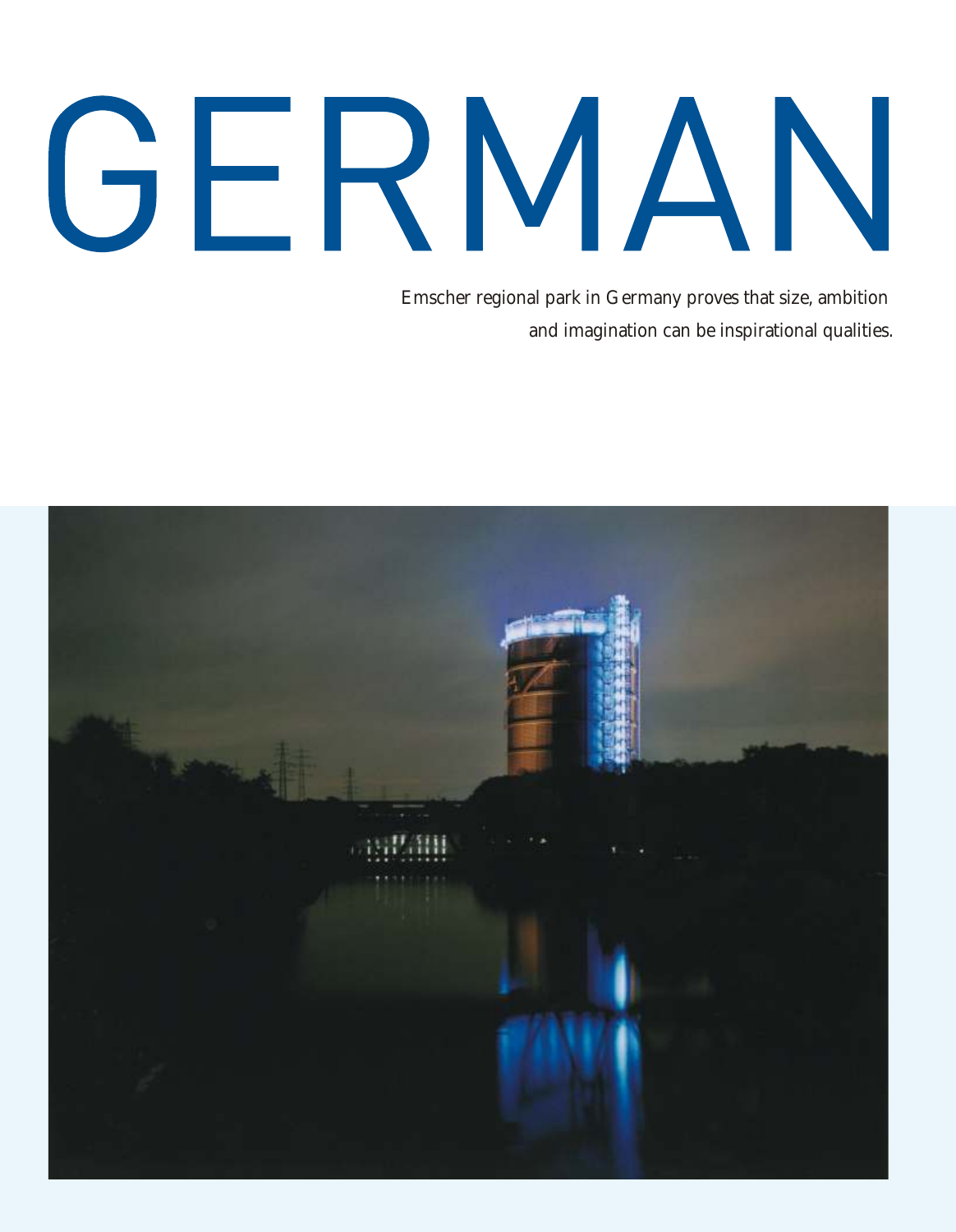## FOR INSPIRATION



**The youths clambering in and around the gasometers and foundries** on a huge tract of formerly industrial land in Germany's Ruhr region are not trespassing vandals. They are visitors to the world's most famous regional park.

Emscher Park, opened in 1989, is a bold attempt to re-use one of the largest industrial wastelands in the world. Built on ecological principles, the park offers a range of high quality recreation facilities for local people and tourists, as well as housing and offices.

And rather than attempting to erase the past, the authorities have used adventurous architecture to transform the gasometers and chimneys into working industrial monuments. The 12-storey Oberhausen gasometer is now a space for cultural events; another has become a diving school. And what was once a coalmine, coking plant and foundry is a leisure area with hiking trails and climbing walls. The park runs along nearly 60km of the River Emscher, an area that was the heart of Germany's economic miracle in the 1950s and 1960s but which had begun to decline in the 1970s, leaving massive areas of brownfield land scattered with disused industrial buildings. It's no surprise then that the regional park concept is held up as a solution for parts of England's Northwest – but it's possibly more of a surprise to find we already have them.

Two are already in operation and there are a further seven proposals on the table. With the Northwest Regional Development Agency (NWDA) having commissioned further

studies into the proposals, and the North West Regional

Assembly (NWRA) beginning to work on a strategy, regional parks are looking like an idea whose time has come. It's been nearly six years in gestation. Ian Wray, NWDA chief planner, says: "The idea was born in the 1999 regional economic strategy, which identified the need to take forward large-scale environmental projects that would benefit recreation and regeneration and have a good effect on the region's image."

Despite the opaque language used to describe regional parks – "strategic projects designed to create and manage a range of new regional park resources" – the definition was deliberately open-ended, allowing a variety of different proposals to emerge as long as they combined environmental and economic benefits close to urban areas. The first two to receive funding, East Lancashire Regional Park and Mersey Waterfront, both aspire to the long term and high quality nature of Emscher Park, but they are very different from the German flagship and from each other.

**GASOMETER OBERHAUSEN** & **HALDE BECKSTRAßE, BOTTROP**

[continued over]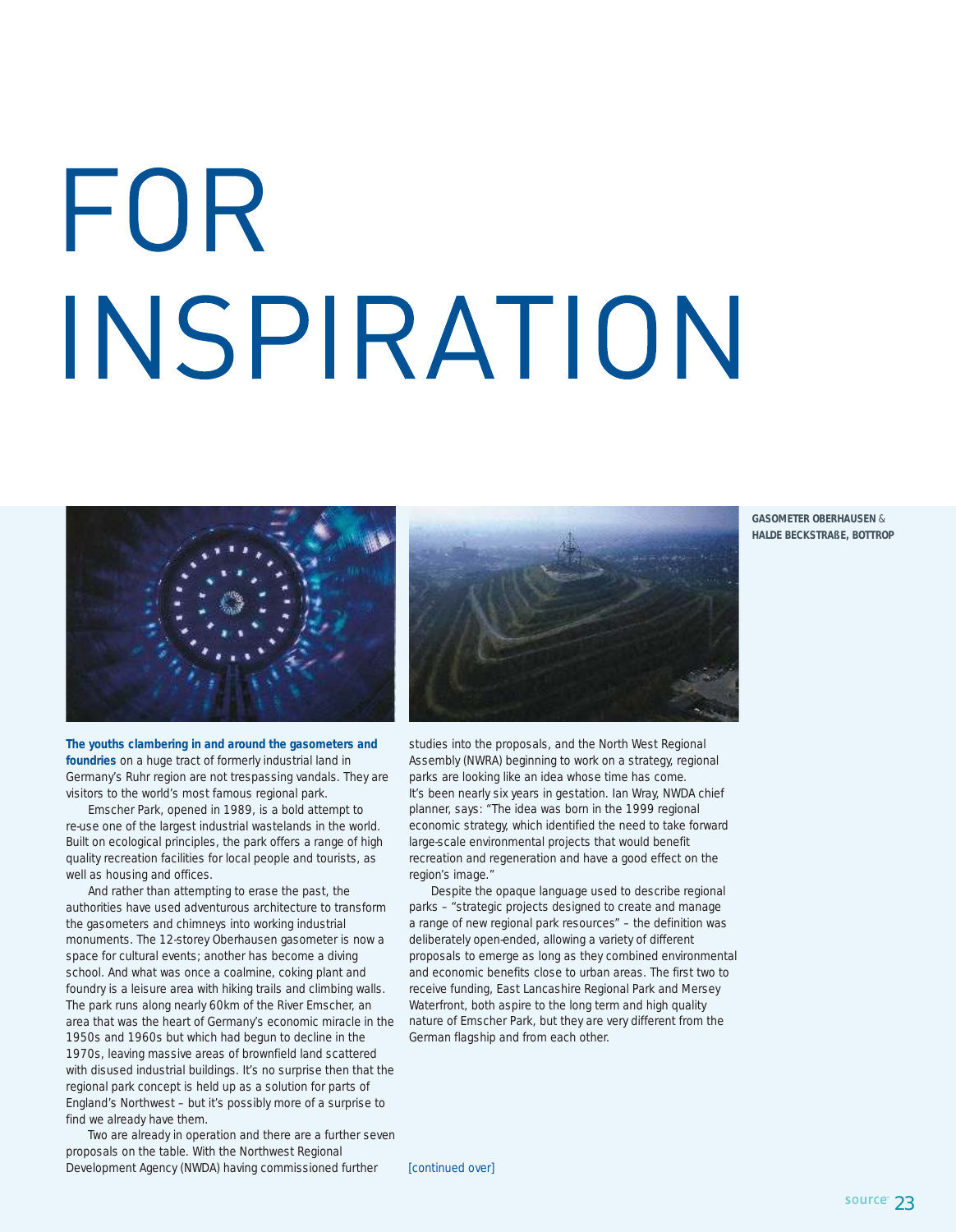East Lancashire Regional Park, established in 2000, encompasses the districts of Ribble Valley, Pendle, Blackburn with Darwen, Burnley, Rossendale and Hyndburn. It has a population of over 500,000 – equivalent to a small city but based in a series of towns. With initial funding of £5 million from the NWDA, and a further £18 million from other public and private sector sources, the aim has been to give this city-sized population the centre that it has been missing. Chris Henshall of the Lancashire Economic Partnership (LEP), lead organisation for the park, says the idea of a regional park was being developed locally at the same time as it was emerging from the NWDA.

"We have fantastic landscapes, important industrial heritage and towns with character that have direct access to the countryside – the countryside comes into the towns.

"The aim has been to create a recognised heart for East Lancashire in a broad band of urban fringe around the towns."

The priority has been to create a network of routes for walkers, cyclists and horseriders, based on existing paths, so that residents and tourists alike can make full use of the park.

Other activities in the first stage of the programme, which runs until 2007, are the reclamation of derelict land, woodland creation – the benefits of which will not be seen for 10-15 years – and a series of community projects.

Already the park is beginning to deliver some of the economic outputs demanded of it.

But it is the park's Panopticons scheme that has drawn the most attention.

The Panopticons project manager, Pennine Arts, has been inviting bids to build a series of six landmarks for the twenty-first century in the Lancashire hills as " symbols of the area's regeneration and pride". The scheme follows the Emscher Park blueprint for high quality, distinctive design. The winning proposal for Hyndburn, for instance, is HIGHform, by architect Peter Beard, consisting of five circular earth banks arranged in concentric rings. The formation is covered with a mix of local grasses and heathers and the furrows have been designed to catch rainwater and promote the growth of wetland grasses and associated fauna.

Equally dramatic are the projects planned for the Mersey Waterfront, the second regional park to be set up in the Northwest, with £8.8 million from the NWDA and, more recently, £13.25 million from the Objective One programme for the poorest parts of the EU.

Mersey Waterfront's area covers roughly 140km of diverse maritime environment from Wirral to Halton to Liverpool to Sefton. As well as beaches, dunes, coastal woodlands, promenades, coastal marshes, golf clubs, sailing clubs, sand flats, marine lakes and working docks, it also covers the world-famous Liverpool city waterfront – now a World Heritage Site. Less well known is the fact that 90 per cent of the Mersey waterfront area is internationally important for nature conservation.

It took a visit by UK, US and Canadian experts from the International Countryside Exchange to help crystallise the explains Louise Hopkins, Mersey Waterfront's director.

"They came with a totally open mind and found that the gems were there in sufficient number and critical mass to create a powerful regional park but were under-used, neglected and not necessarily recognised as gems by the local population or tourists."









TOP **THE WEAVER VALLEY IN CHESHIRE: AN AERIAL VIEW, DUTTON LOCKS AND ANDERTON BOAT LIFT** BOTTOM **ZECHE NORDSTERN, GELSENKIRCHEN – PART OF EMSCHER PARK**